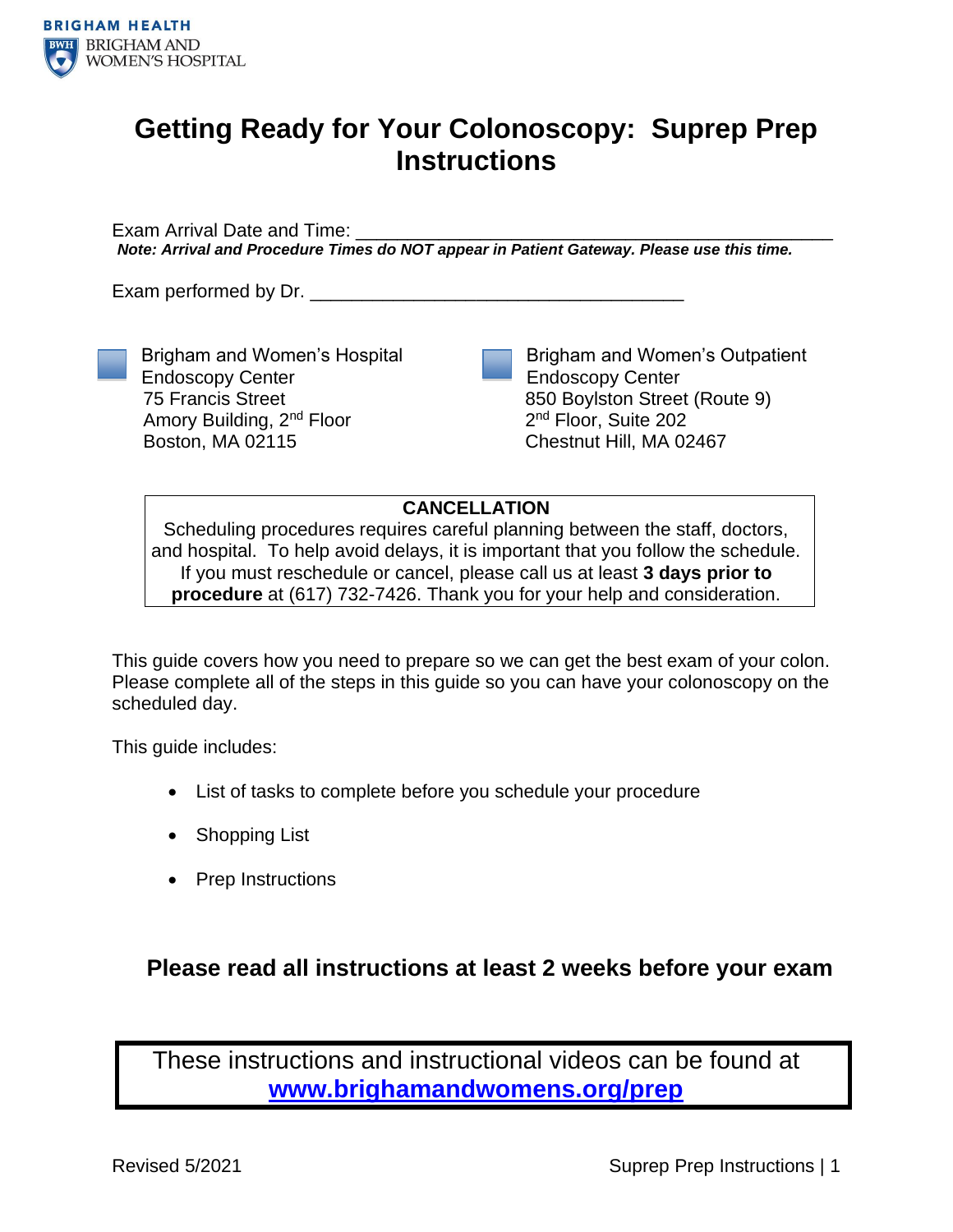

### **Medical Words Used in this Guide**

Some words in this guide may be new to you. Let's go over what these words mean.

#### **Colon**

When food is turned into solid waste, the solid waste passes though the colon. The colon removes salt and water from the solid waste. Tumors and other health conditions can affect the colon.

#### **Colonoscopy**

A test to look inside your body at the colon to see if you have tumors or other health conditions that are affecting the proper functioning of your colon.

#### **Laxative**

A medication that helps you move your bowels.

### **Why Proper Colon Cleaning Is Needed**

Food and liquids can stay in your body for a long time. If there is food still in your system when you get your colonoscopy, the food can get in the way of seeing any problems that may exist, like tumors.

#### *The doctor will get the best pictures of your colon when it is completely empty.*

The doctor will be able to tell right away if your colon is empty. If your colon is not completely empty, you will not be able to complete the exam. You will need to reschedule the exam and go through the preparation steps again.

### **Important Contact Info**

- If you have questions for a nurse about your procedure or preparation, call 617-525- 6814 Monday-Friday (excluding holidays) 8:00 - 4:30.
- If you are calling Monday-Friday after 4:30pm, during the weekend or on a holiday, please call **617-732-7426 and select option 2**. Before calling, please review our Frequently Asked Questions (FAQ) at brighamandwomens.org/prep.
- If you need to reschedule your exam for any reason, please call **617-732-7426**.
- If you need medical help now, call **911** or go to the nearest **Emergency Room**.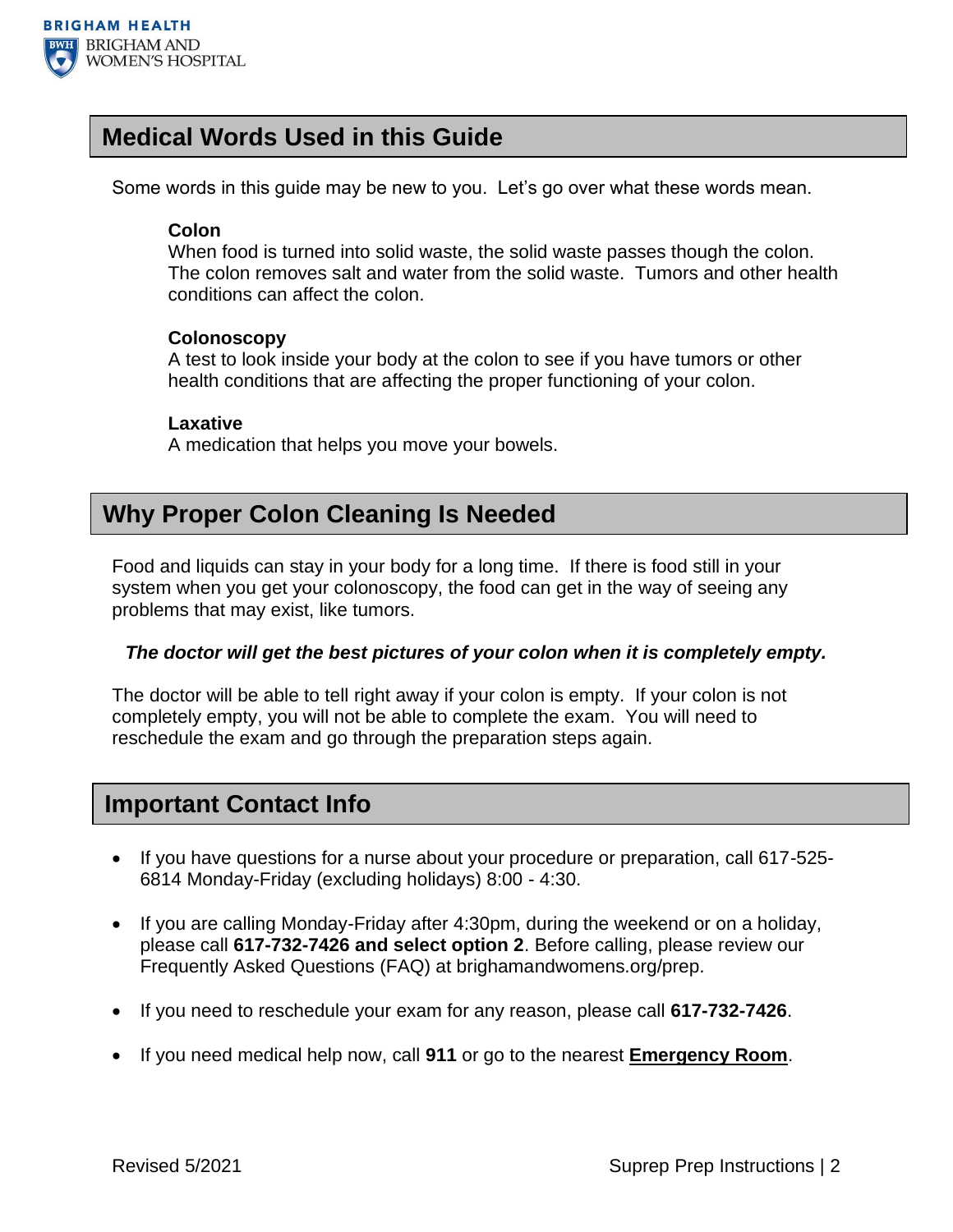

### **What You Need to Do Before You Arrive For Your Colonoscopy**

#### **One Week Before Your Colonoscopy**

- Update your registration information by calling 866-489-4056.
- Call your insurance company to find out if your colonoscopy will be covered. If your insurance requires a referral, please contact your Primary Care Physician and have the referral faxed to 857-282-5652.
- **COVID-19 testing is required within three days of your procedure. The COVID-19 Testing Team will call you 4 – 7 days prior to your scheduled procedure to set this up at a Mass General Brigham testing location.**

#### **Medications**

- If you have diabetes, ask your doctor about how to take your insulin and other diabetes medications.
- If you take blood thinners (Coumadin, Plavix, Pradaxa, Lovenox, etc), ask your doctor if you should stop these medications before your colonoscopy. Please notify the endoscopy nurse at 617-525-6814 if your doctor has recommended you **not** stop this for your colonoscopy.
- Stop oral iron supplements 5 days before your scheduled procedure. You can resume after your procedure.

#### **Transportation**

- You will not be permitted to drive or take other transportation, such as a taxi, Uber or Lyft, by yourself after your exam for your safety. You must arrange for a responsible adult to accompany you as you leave the Endoscopy Center by any form of transportation. If you do not make appropriate transportation arrangements, the procedure cannot be performed with sedation.
- Please be aware that the 75 Francis Street Endoscopy Center closes at 6 pm and the 850 Boylston Street Endoscopy Center closes at 4:30 pm. Please make sure that your ride is available to escort you home no later than the closing time.

#### **What to Bring to Your Colonoscopy**

- Name and phone number of the person who will take your home. They should be available to pick you up within 30 minutes of being called.
- Photo identification
- DO NOT bring jewelry other than wedding rings

#### **When Your Colonoscopy is completed**

- In most cases, you will spend 2 to 3 hours in the Endoscopy Unit from the time you arrive. We try to start your exam on time, but medical care can result in unavoidable delays.
- You cannot drive or drink alcohol for 12 hours after your procedure.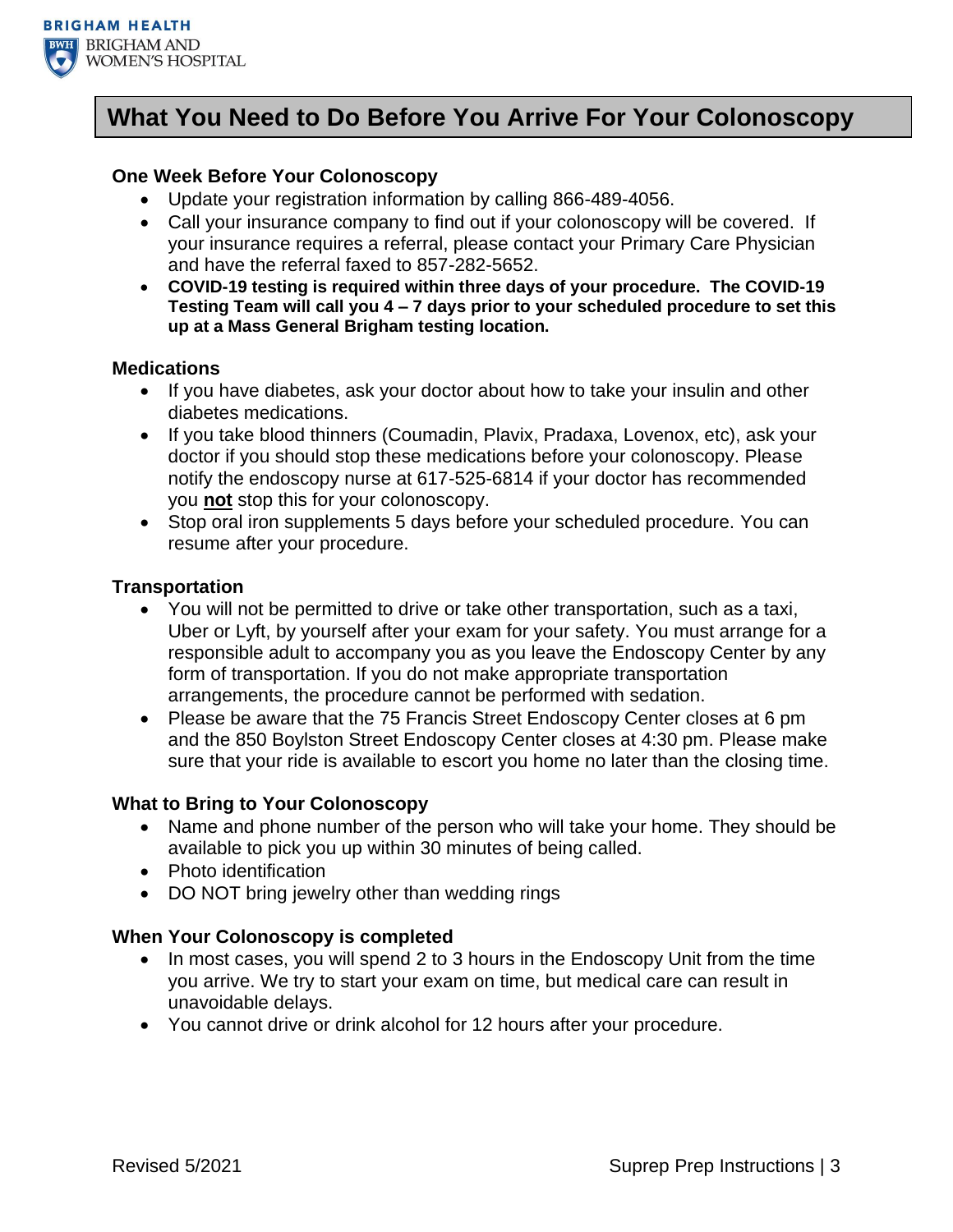

# **Colonoscopy Shopping List**

### What to Buy **At the Grocery Store**

For clear liquids (examples below):





**1 box Chicken Boullion/broth** (No noodles or solids in the broth)





**1 box "Jell-o"/gelatin** (No flavors with red coloring)



**1 bottle Ginger Ale or Clear Juice**  (Any brand)

## What to Buy **At the Pharmacy**

Medications you will need:



**Suprep** (You can pick this up at your pharmacy. Your doctor will prescribe this.)



**1 box of Gas-X or generic simethicone pills (125 mg or 250 mg)**